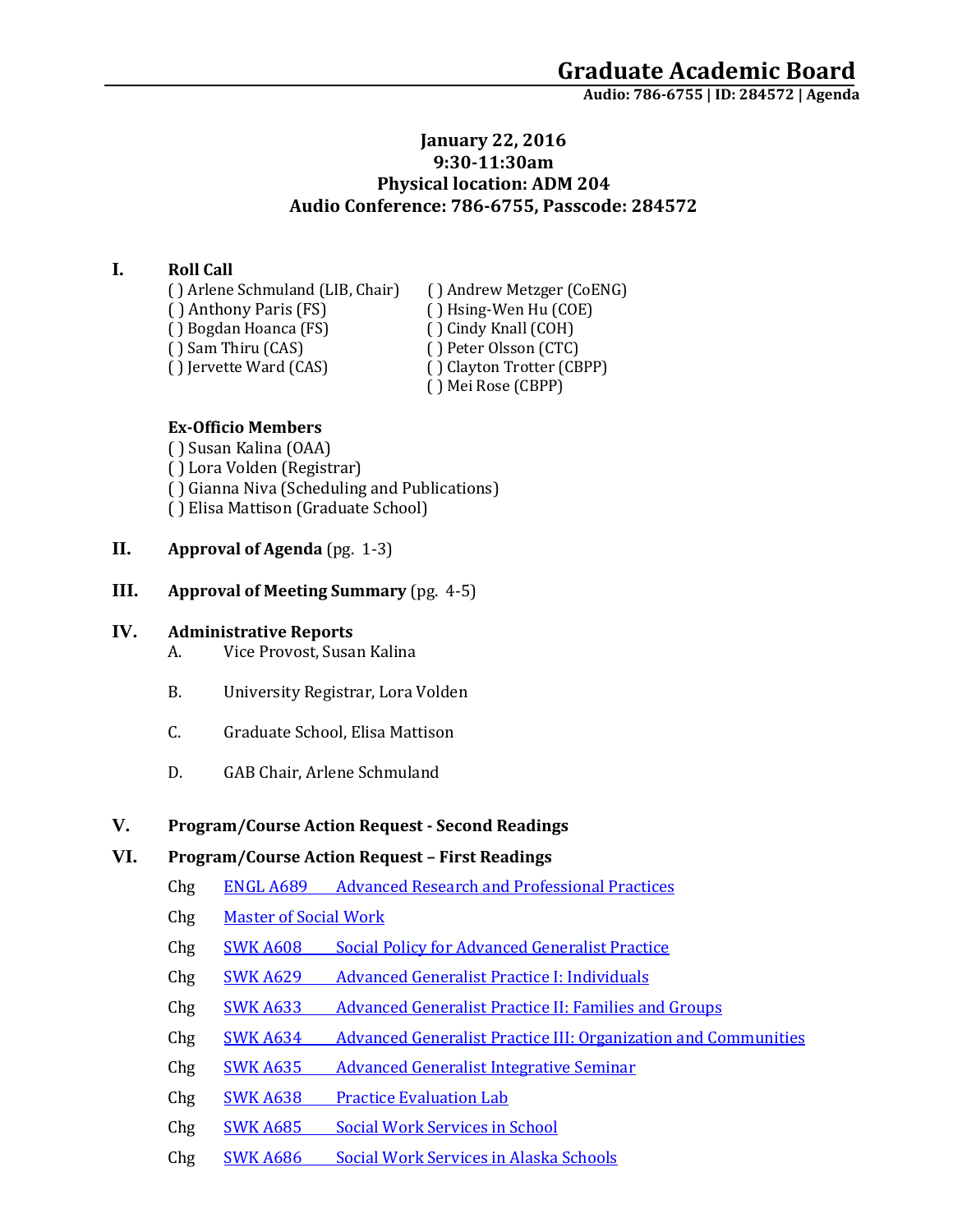| Chg | <b>SWK A690</b>  | <b>Selected Topics in Social Work</b>                                    |
|-----|------------------|--------------------------------------------------------------------------|
| Chg | <b>SWK A698</b>  | <b>MSW Research Seminar</b>                                              |
| Chg | <b>ESM A608</b>  | <b>Legal Environment for Engineering, Science and Project Management</b> |
| Chg | <b>ESM A684</b>  | <b>ESM Project</b>                                                       |
| Chg | <b>ESM A699</b>  | <b>Thesis</b>                                                            |
| Chg | <b>EDL A605</b>  | <b>Leadership Theory and Practice</b>                                    |
| Add | <b>ACCT A654</b> | <b>Ethics, Law and Corporate Governance</b>                              |
| Add | <b>BA A644</b>   | <b>Human Resources for Managers</b>                                      |
| Add | <b>BA A682</b>   | <b>Branding and Content Marketing Strategies</b>                         |
|     |                  |                                                                          |

### **VII. Old Business**

### **VIII. New Business**

- A. Motion: Both undergraduate and graduate levels of stacked courses will be reviewed by GAB.
- B. Motion: The Graduate Academic Board proposes that the Curriculum Handbook be amended as follows:

1. Remove the last statement from 2.1.1 C "Effect on resources within the program Note: resources are not evaluated by the academic boards."

2. Remove the note from 2.4.1E that indicates that the Boards do not evaluate the Program Student Learning Outcomes. "E. A complete and valid Academic Assessment Plan must be emailed to the Academic Assessment Committee at ayaac@uaa.alaska.edu in accordance with the requirements of the Academic Assessment Handbook. Note: Academic boards do not evaluate the Program Student Learning Outcomes or Academic Assessment Plan; however the Academic Assessment Plan must be complete, approved through the Dean, and submitted to ayaac@uaa.alaska.edu for review by the Academic Assessment Committee when a new program is submitted to the academic boards. Following AAC review of the Academic Assessment Plan, an informational item is sent to the Faculty Senate

## **IX. Informational Items and Adjournment**

- A. https://www.uaa.alaska.edu/graduateschool/Graduate Council/index.cfm
- B. Notes from the GAB retreat 1/8/16

Immediate changes to the curriculum handbook proposed under new business for the 1/22/16 GAB agenda:

- Remove the last statement from 2.1.1 C "Effect on resources within the program Note: resources are not evaluated by the academic boards."
- Remove the note from 2.4.1E that indicates that the Boards do not evaluate the Program Student Learning Outcomes. "E. A complete and valid Academic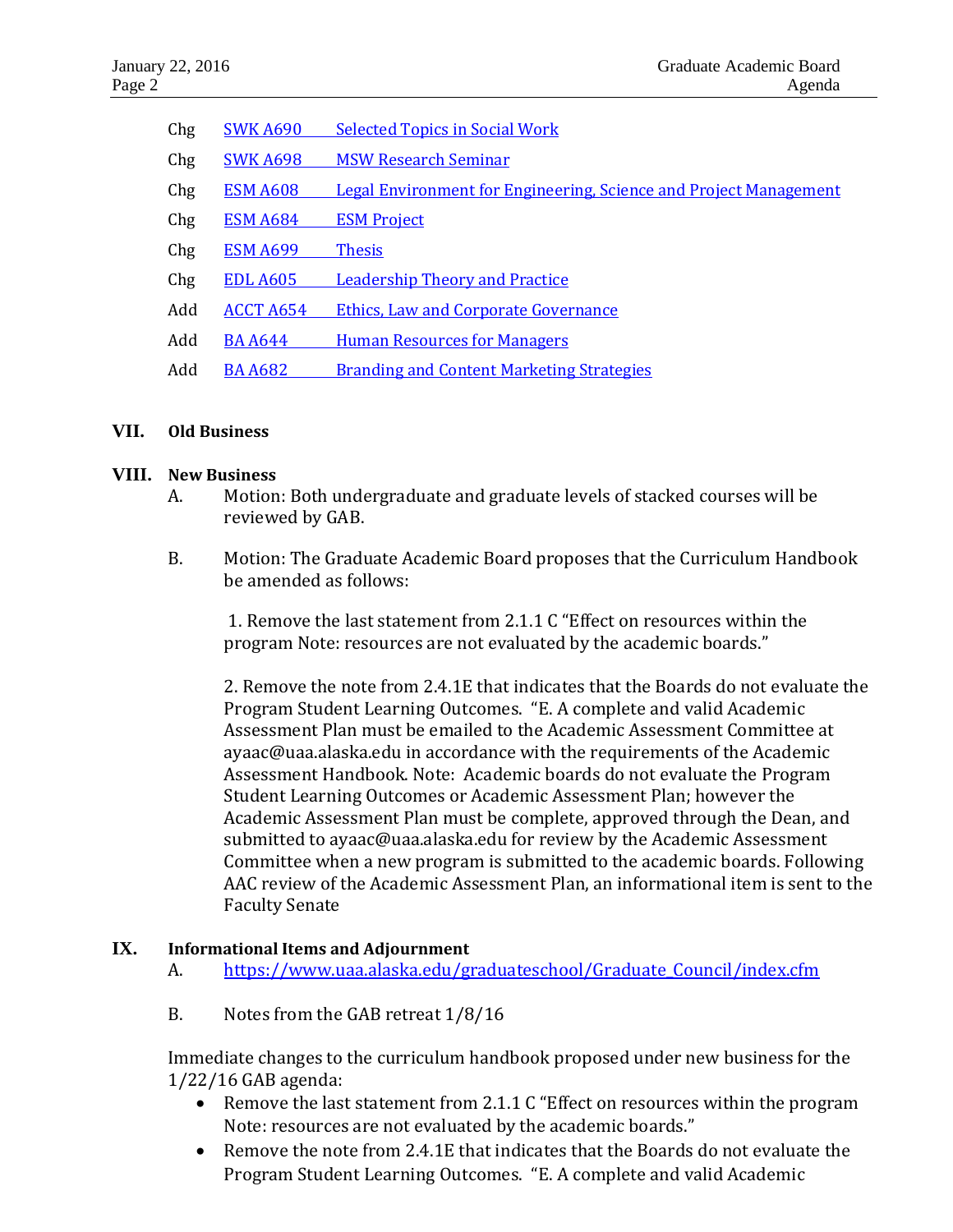Assessment Plan must be emailed to the Academic Assessment Committee at ayaac@uaa.alaska.edu in accordance with the requirements of the Academic Assessment Handbook. Note: Academic boards do not evaluate the Program Student Learning Outcomes or Academic Assessment Plan; however the Academic Assessment Plan must be complete, approved through the Dean, and submitted to ayaac@uaa.alaska.edu for review by the Academic Assessment Committee when a new program is submitted to the academic boards. Following AAC review of the Academic Assessment Plan, an informational item is sent to the Faculty Senate."

Possible items for CIM development:

• Submit button that includes phrasing such as "In submitting this curriculum/program, we acknowledge that the documentation meets the following standards…" This needs at least two actions: checking with Enrollment Services to see if this is an achievable goal and if so, then coming up with the exact language and proposing that to UAB as well.

Topics for further Board discussions/policy development/scheduling:

- Stacking: We need to review what the Curriculum Handbook says about stacking, clarify what is policy vs procedure or best practices. Clarify expectations. Figure out what information we need to have clear to initiators, what we want for board use. CH will be undergoing a rewrite to focus on initiator information, with other information moved to more appropriate locales.
- Curriculum review level roles: What are our expectations for curriculum and programs before they reach GAB? At the very least, that the text not include grammatical or typographical errors. Other items we regard as making copy not quite ready for prime time? This could be a list we develop over time as curriculum comes to us and we find we're making repetitive changes.
- Meeting with College Curriculum review groups: the first UAB or GAB meeting in October may be set aside for an all-GAB/UAB/College Curriculum Committees meeting. This decision would need to be confirmed by both boards and receive feedback from members of college committees.

Requests I've already followed up on:

- Requested Helena be added to the GAB listserv. Done.
- Contacted Michael of ES to see if the default setting on courses can be the hide changes version: apparently this could be a complicated change and at the moment might have to change the default setting for all viewers, not just a specific group.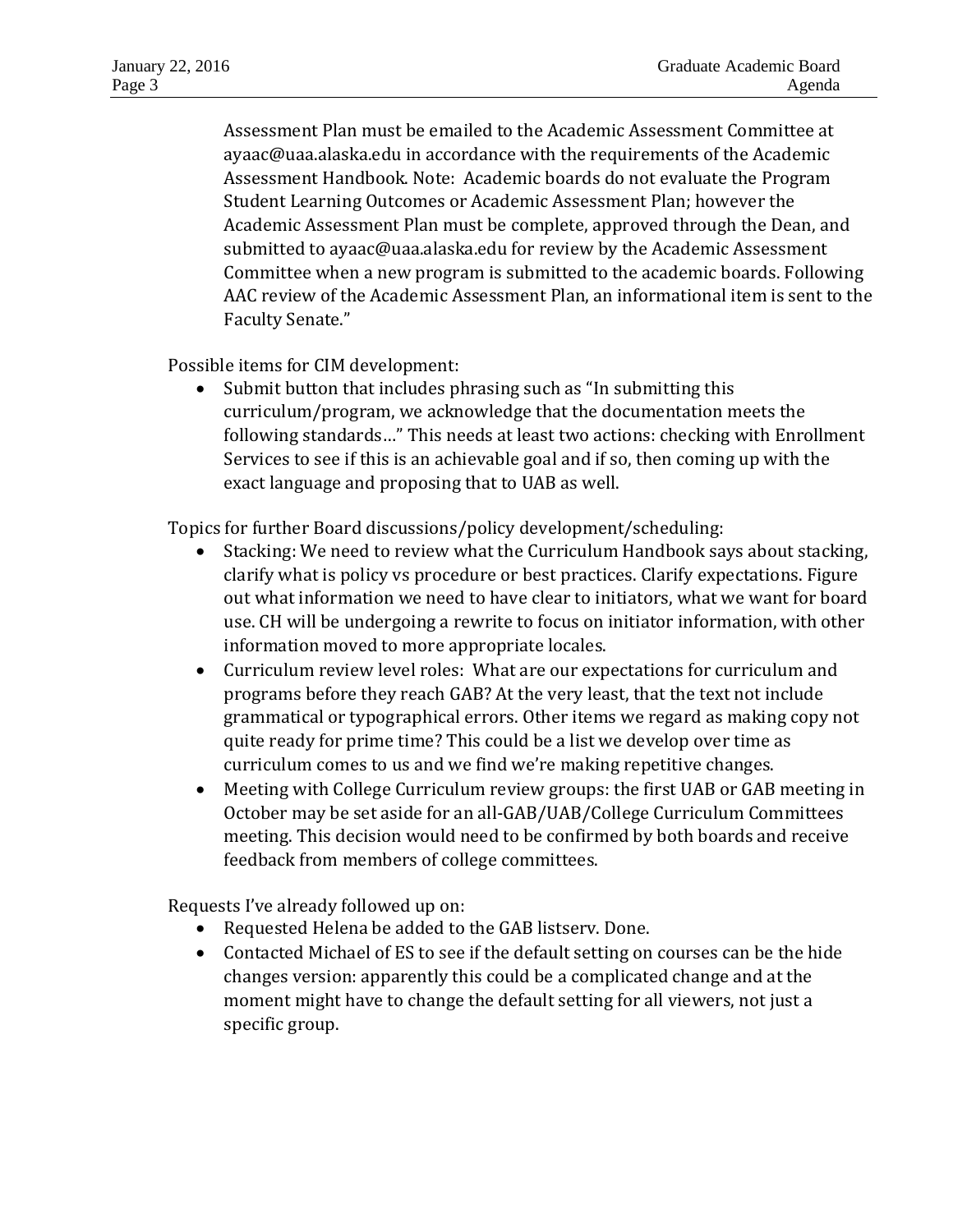# **December 11, 2015 9:30-11:30am Physical location: LIB 302A Audio Conference: 786-6755, Passcode: 46450**

### **I. Roll Call**

(x) Arlene Schmuland (LIB, Chair) ( ) Andrew Metzger (CoENG)<br>(e) Anthony Paris (FS) (x) Hsing-Wen Hu (COE) (x) Bogdan Hoanca (FS)<br>() Sam Thiru (CAS) (x) Jervette Ward (CAS)

(x) Hsing-Wen Hu (COE)<br>(x) Cindy Knall (COH) (x) Peter Olsson (CTC)<br>() Clayton Trotter (CBPP) (x) Mei Rose (CBPP)

### **Ex-Officio Members**

(x) Susan Kalina (OAA) (x) Lora Volden (Registrar) (x) Gianna Niva (Scheduling and Publications) ( ) Elisa Mattison (Graduate School)

- **II. Approval of Agenda** (pg. 1-2) *EDSE A623 is postponed BA A622 is being deleted, not changed Approved as amended*
- **III. Approval of Meeting Summary** (pg. 3-4) *Approved*

### **IV. Administrative Reports**

- A. Vice Provost, Susan Kalina *Provost Gingerich will be joining the board during their meeting on January 8th Discussed why the Nursing and 600-level Engineering curriculum is being held for further discussion*
- B. University Registrar, Lora Volden *Grades are due next Wednesday, December 16th*
- C. Graduate School, Elisa Mattison (pg. 5)
- *D.* GAB Chair, Arlene Schmuland *Reminded the board of the retreat on January 8th Asked the board to think about the idea of a joint undergraduate/graduate review board*

### **V. Program/Course Action Request - Second Readings**

### **VI. Program/Course Action Request – First Readings**

Chg EDSE A623 [Language and Literacy: Best Practices in Assessment and Intervention](https://nextcatalog.uaa.alaska.edu/courseleaf/courseleaf.cgi?page=/courseadmin/2853/index.html&step=tcadiff) *Postponed per the request of the initiator*